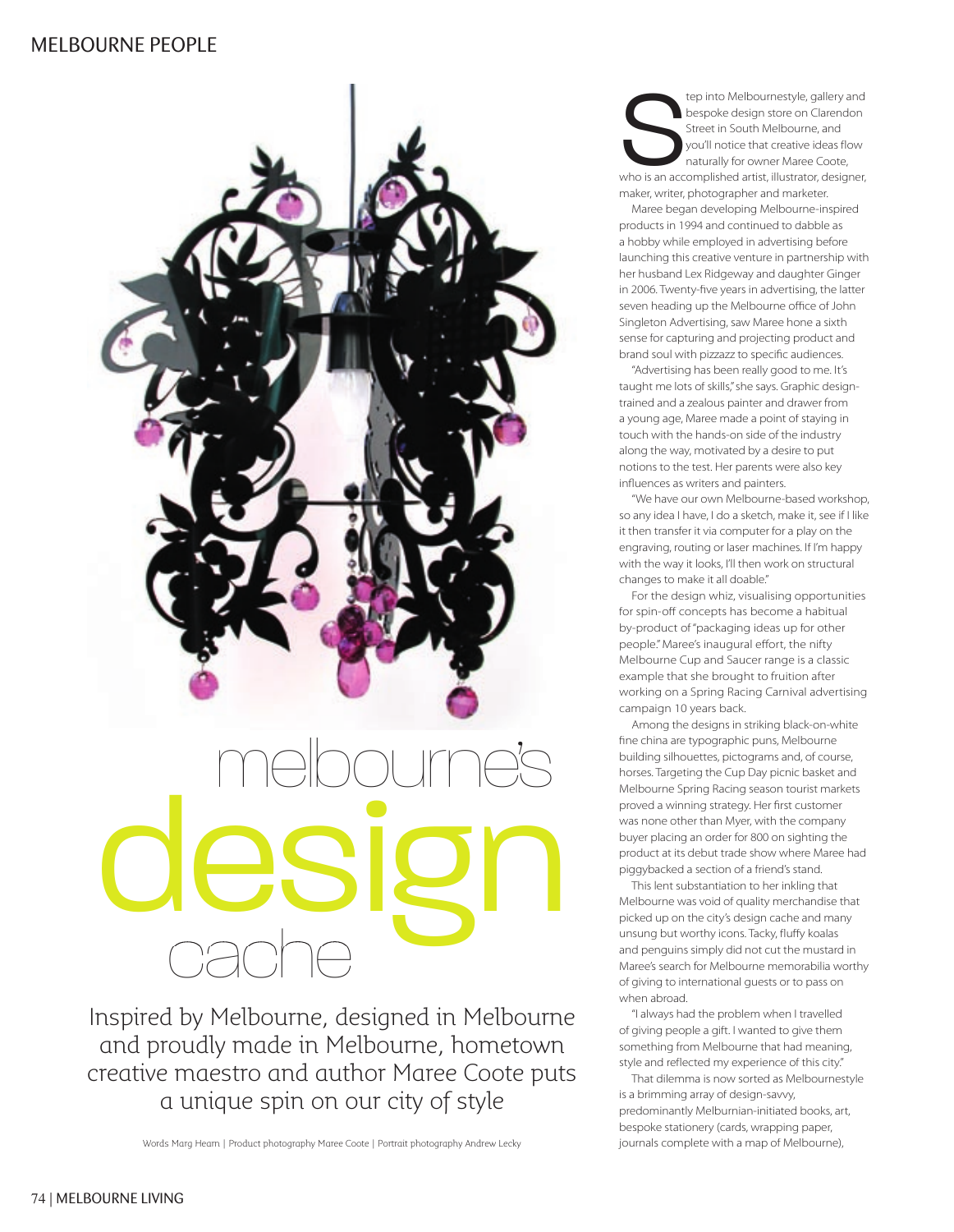**A AUX E MELBOURN! MELBOURNE MELBOURNE** MELBOURNE **MELBOURNE** 

A

Clever Coote has Melbourne wrapped up. Pictured are Maree Coote, husband Lex Ridgeway and daughter Ginger. Opposite page Inspired by the Garden State slogan is Melbournestyle's own range of Gardenstate gifts and homewares.

œ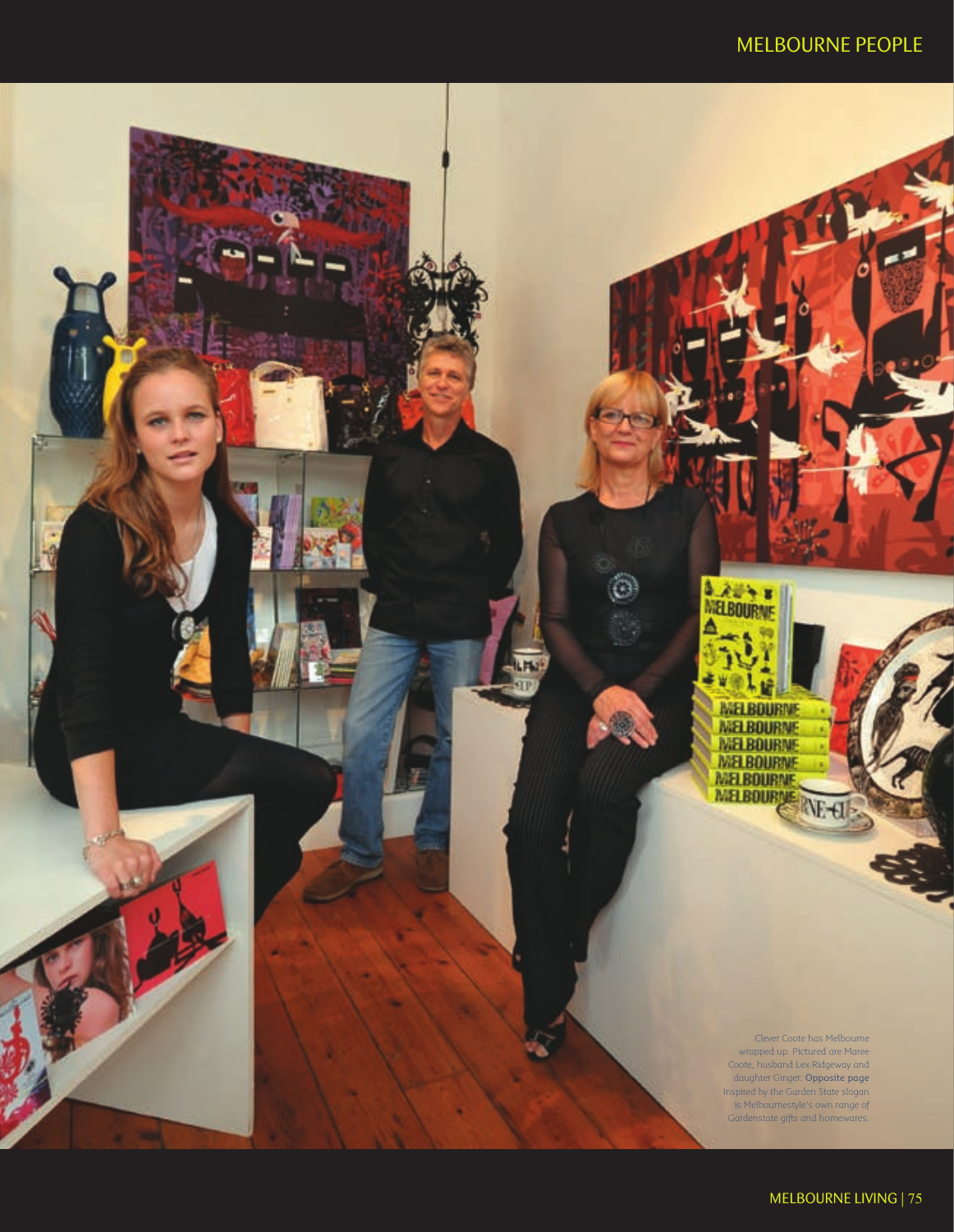

soaps, books (for adults and children), jewellery, homewares (ceramics, mirrors, coasters, sculptures, mobiles), furniture (room dividers, chairs, side tables), lighting, handbags, knick-knacks and T-shirts.

There are no flippant inclusions. Everything has a reason for being "a connection to Melbourne or Melbourne people who are doing something special".

The complete box and dice themes for the merchandise are carried through from product to packaging and span significant people in our history — Ned Kelly, Dame Nellie Melba and William Buckley to name a few — iconic buildings, our Garden State's beautiful flora and significant issues such as indigenous recognition and the exit of tram conductors.

Much is designed, crafted and exceptionally well-packaged by Maree, but there are also selected Victorian, interstate and international artists and artisans in the mix. A smidgen of the product is customised to fit a particular "story" while other lines are developed from scratch.

There is an underlying intent to foster recognition and build ties between various design capitals. Among the locals represented are ceramic artist Bern Emmerichs and photographer Kim Tonelli. Their work featured in a recent exhibition in the Melbournestyle gallery space, which is available to Melbourne artists, called FACING HISTORY — Famous Faces Old and New — A Who's Who of Then and Now.

"What I'm trying to do is to create a relationship with other design-orientated cities — Barcelona, New York and Louisiana — to get a two-way collaboration happening.

"I wanted to offer people product that wasn't stubby holders and road-kill signs — something with a bit of a story to it and even history," she says.

A major undertaking, The Melbourne Book: A History of Nowl is a cover-to-cover collection of Maree's wonderfully sharp wit, discerning eye and predilection for Melbourne's untold stories. First launched in 2003, a second updated issue was published in March this year.

Downplaying her photographic exploits as totally amateur, the book contains in excess of 700 of Maree's happy snaps taken over the years out of a concern that many of Melbourne's buildings and structures were in danger of extinction courtesy of development.

But don't expect the usual coffee table

Above Melbournestyle is a celebration of Melbourne, the city of style, drawing on the city's individual dignity, cultural distinction and local eccentricity.



Maree Coote is passionate about preserving Melbourne's history. Her book, *The Melbourne Book,* won commendation — Best Print in the 2004 Victorian State Government History Awards. A new revised edition has just been relaunched for 2009.